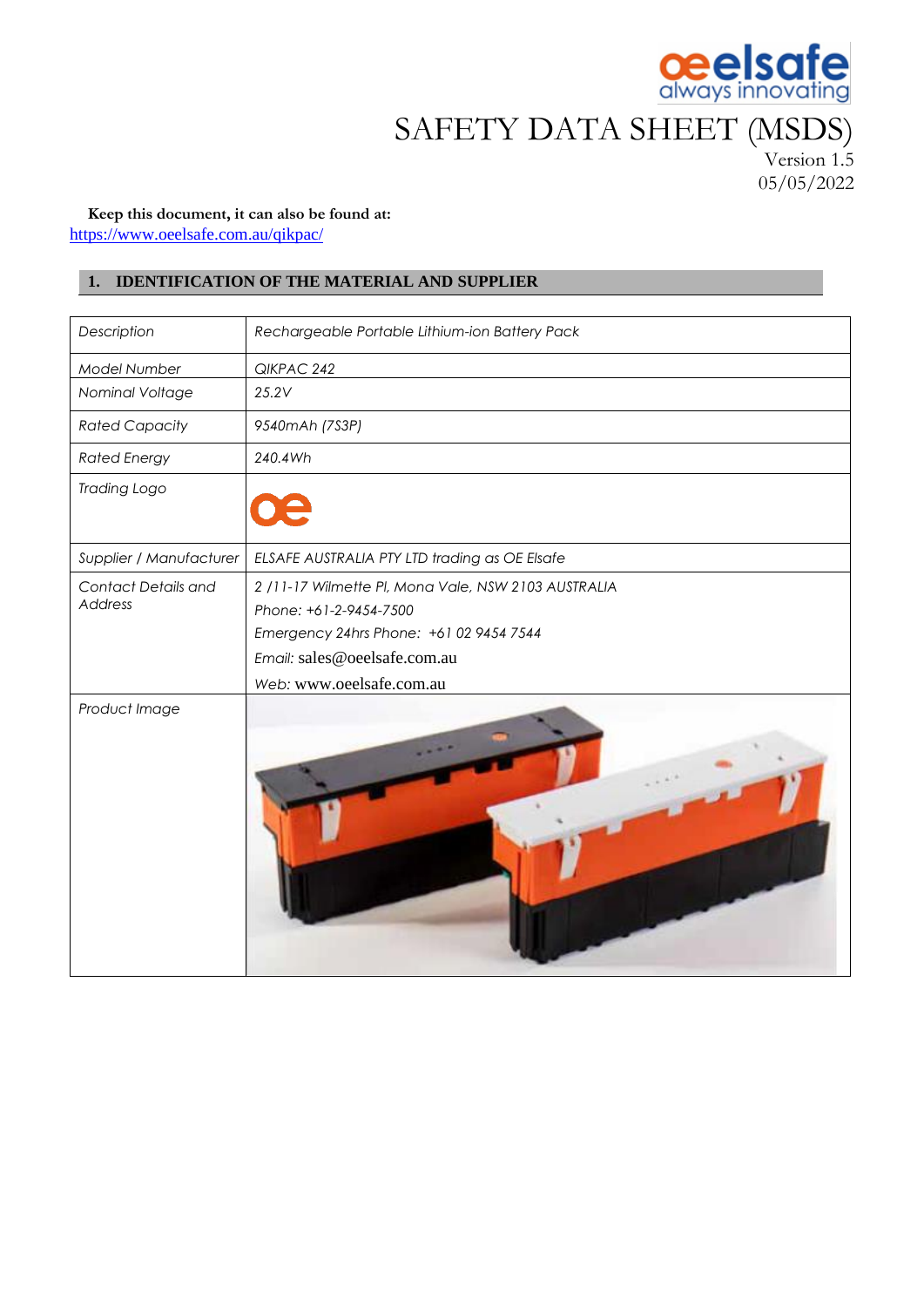# **2. HAZARD IDENTIFICATION**

### *2.1 Classification of the substance or mixture*

*EXEMPT FROM CLASSIFICATION ACCORDING TO AUSTRALIAN WHS REGULATIONS*

## *2.2. Label Elements*

*No Signal word, pictograms, hazard or precautionary statements have been allocated.* 

## *2.3 Other Hazards*

For the battery cells, chemical materials are stored in hermetically sealed metal cases, designed to withstand *temperatures and pressures encountered during normal use. As a result, during normal use there is no physical danger of ignition or explosion and danger of hazardous chemical materials leakage. However, if the battery is exposed to fire or excessive heat, excessive mechanical shocks, added electric stress by misuse or is bent cracked or broken the battery may discharge hazardous material and fumes.*

## **3. COMPOSITION/INFORMATION ON INGREDIENTS**

| <b>Hazardous Ingredients</b><br>(Chemical Name) | <b>Concentration or</b><br>concentration<br>ranges $(\%)$ | <b>CAS Number</b> |
|-------------------------------------------------|-----------------------------------------------------------|-------------------|
| Lithium oxido (oxo) nickel                      | 16                                                        | $12031 - 65 - 1$  |
| Lithium cobaltite                               | 6.4                                                       | 12190-79-3        |
| Lithium manganate                               | 9.6                                                       | 12057-17-9        |
| Graphite                                        | 17                                                        | 7782-42-5         |
| Lithium hexafluorophosphate                     | $\overline{2}$                                            | 21324-40-3        |
| Ethylene carbonate                              | 4                                                         | $96 - 49 - 1$     |
| Ethyl methyl carbonate                          | 7                                                         | 623-53-0          |
| Propylene carbonate                             | 1                                                         | 108-32-7          |
| <b>Nickel</b>                                   | $\overline{2}$                                            | 7440-02-0         |
| Aluminum                                        | 12                                                        | 7429-90-5         |
| Copper                                          | 8                                                         | 7440-50-8         |
| Carbon                                          | $\overline{2}$                                            | 7440-44-0         |
| 1.1-Difluoro ethylene polymer                   | 4                                                         | 24937-79-9        |
| Polyethylene                                    | 3                                                         | 9002-88-4         |
| Poly(ethylene terephthalate)                    | 6                                                         | 25038-59-9        |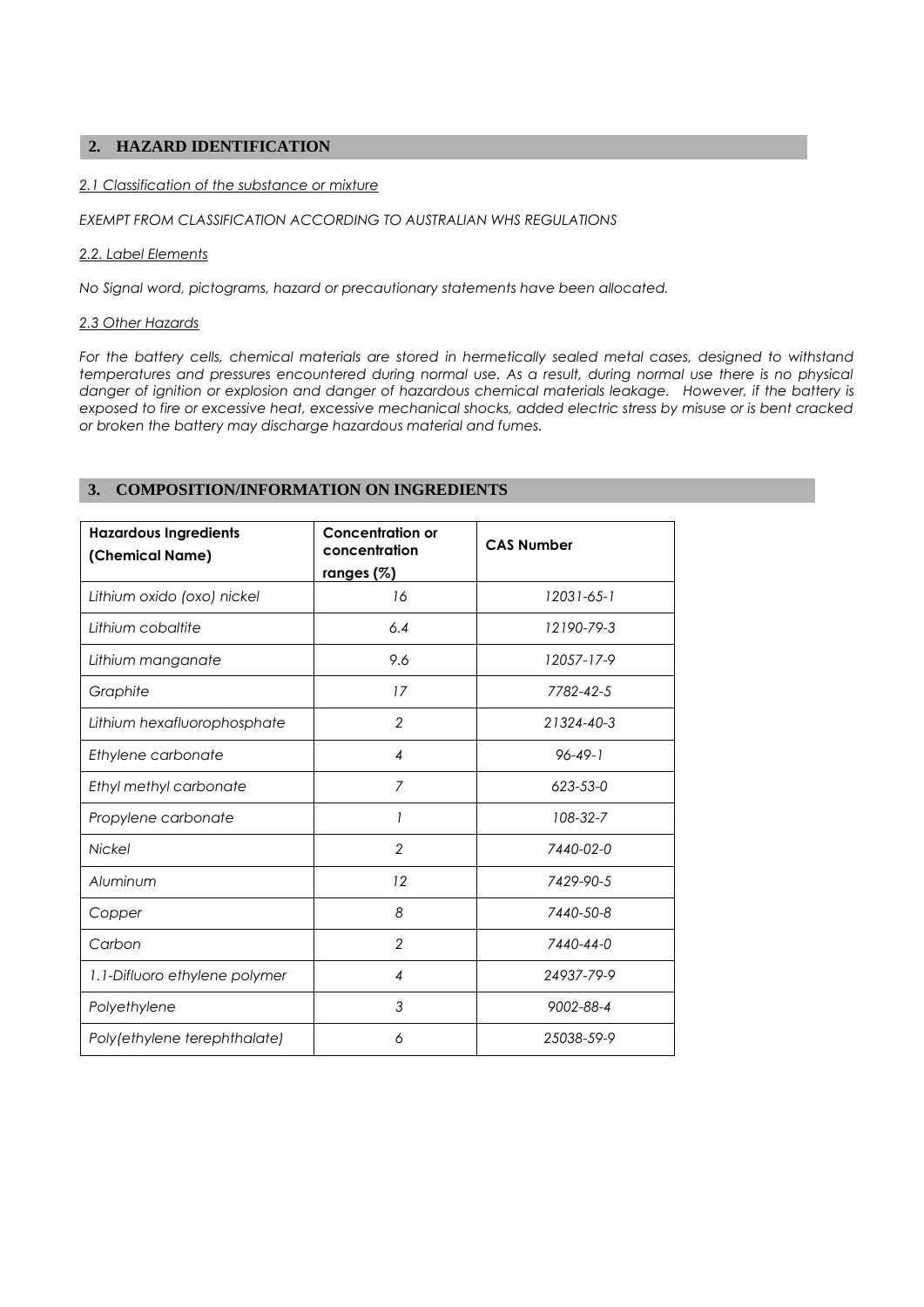## **4. FIRST-AID MEASURES**

### **Eyes**

*Exposure is considered unlikely unless cell casing is damaged. If your eyes come into contact with a damaged battery or gas, flush with plenty of water for at least 15 minutes until the stinging and irritation subside and seek immediate medical attention.*

## **Skin**

*Exposure is considered unlikely unless cell casing is damaged. If your skin comes into contact with a damaged battery, immediately take off contaminated clothing and wash your skin with water or shower. Seek immediate medical attention if burning sensation continues.*

### **Inhalation**

*Exposure is considered unlikely unless cell casing is damaged. Move to fresh air immediately and rest. If you experience shortness of breath, dizziness or headache, seek immediate medical attention.* **Ingestion**

*Exposure is considered unlikely unless cell casing is damaged. If battery or any battery parts are ingested do not induce vomiting or give food or drink. Seek medical attention immediately.*

### **Poison Information Centre: 13 11 26 Australia wide.**

## **5. FIRE-FIGHTING MEASURES**

**In case of fire:** *Suitable extinguishers include Carbon Dioxide, Dry Chemical, Foam and Water based extinguishers.* 

**Specific Hazards:** *Corrosive Gas may be emitted during fire.* 

*Batteries can short circuit and catch fire and or emit smoke if crushed or forcibly bent.* 

*In the event of fire, evacuate the area. Wear a gas mask and cool the adjacent batteries with water or fire extinguishers to stop the spread of fire. Separate burning / smoking battery from other batteries if possible and allow the fire to run its course and / or extinguish with water. Due to chemicals in the battery, it is still dangerous and should be isolated and treated with extreme caution and disposed of safely. In the event of a large fire, evacuate to a safe place immediately and call the fire brigade and report a battery fire.* 

## **6. LEAKING OR SPILLS FROM A BATTERY**

*Protect skin and eyes with PPE and safely clean up battery leaks or spills. Spills may be absorbed on non-reactive absorbents such as Vermiculite. Place cells into individual plastic bags and then place into appropriate containers and close tightly for disposal. Ensure that clean-up procedures do not expose spilled material to any moisture. Immediately transport closed containers and arrange safe transportation to a battery recycling company.* **Do not throw away damaged or end of life batteries.**

*Contact a suitable recycler:<https://batteryrecycling.org.au/recycle-batteries/why/find-a-recycler/>*

# **7. HANDLING AND STORAGE**

### **Handling**

*Do not disassemble / reassemble batteries as short circuiting can occur. Keep the battery away from fire. Avoid excessive vibration or crushing when handling and transporting batteries.*

#### **Storage**

*The battery should be stored in Ship Mode (OFF) at between 40 and 60% (2 LEDS showing) charge level before long term storage. Ideally it should be stored between 10°C and 20°C. It should receive a top up charge periodically (yearly) to maintain this charge level.*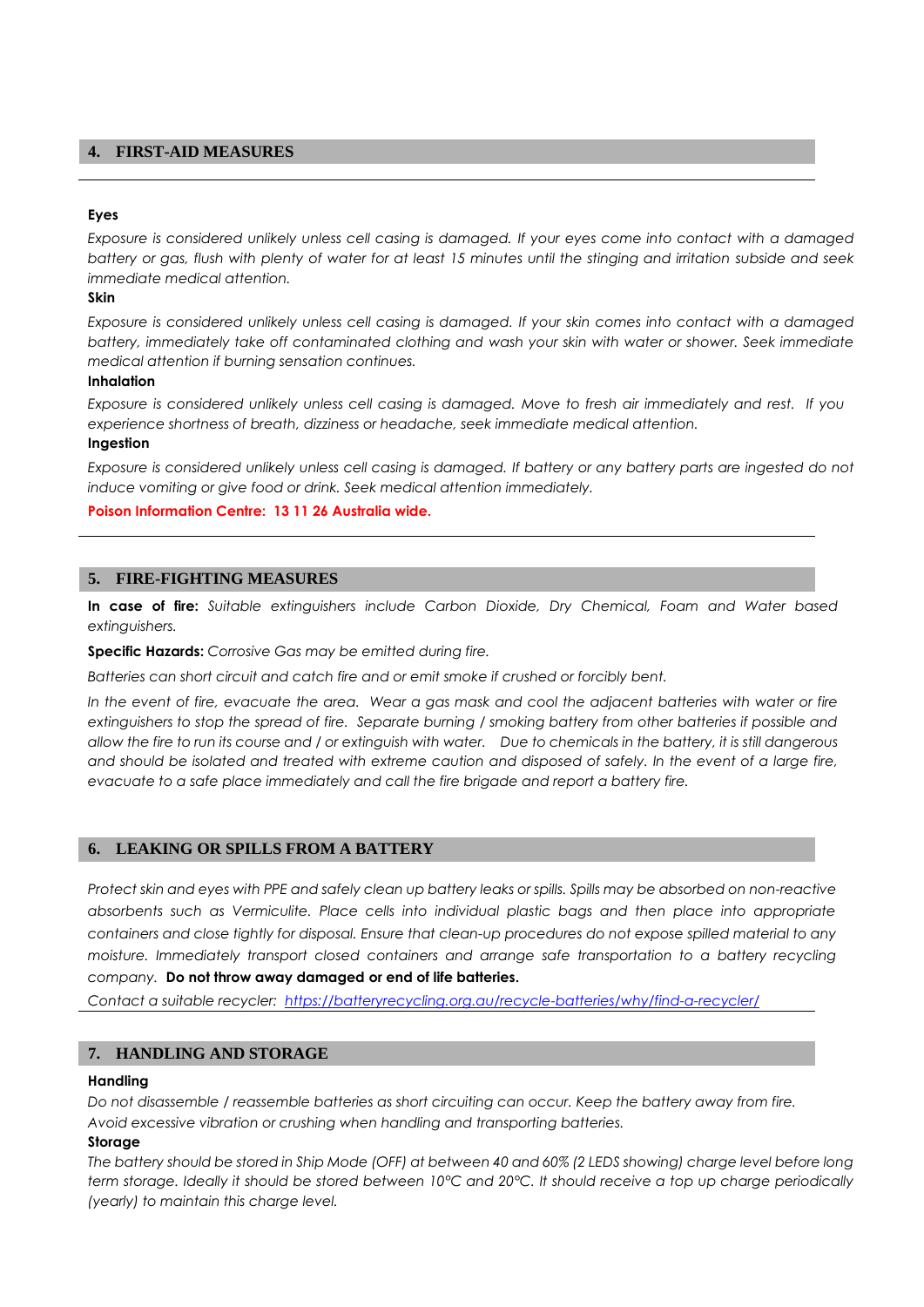## **8. EXPOSURE CONTROLS / PERSONAL PROTECTION**

### **Engineering control**

*Suitable fire extinguishers must be available in areas where batteries are used or stored. Provide a gas mask, metal storage container and access to water for use in the event of battery damage.* 

## **Respiratory protection**

*Under normal use and storage conditions there is no risk or need for protection. If batteries are severely damaged and catch fire, then respiratory PPE / gas mask should be worn.* 

## **Eye protection**

*Under normal use and storage conditions there is no risk or need for eye protection.*

## **The body and skin protection**

*Under normal use and storage conditions there is no risk or need for skin protection. If batteries are damaged, then gloves should be worn.* 

## **9. PHYSICAL AND CHEMICAL PROPERTIES**

- **Appearance** *Cylindrical Battery Cells in Plastic Housing* **Odour threshold** *Not applicable.* **pH** *Not applicable.*  **Boiling point** *Not applicable.* **Flash point** *Not applicable.*  **Evaporation rate** *Not applicable.*  **Flammability (solid, gas) Lower and upper explosive (flammable) limits** *Not applicable.*  **Vapor pressure** *Not applicable.*  **Vapor density** *Not applicable.*  **Relative density** *Not applicable.*  **Solubility in water** *Insoluble. May React.*  **Partition coefficient: n-octanol/water** *Not applicable.* **Auto-ignition temperature** *Not applicable.*  **Decomposition temperature** *Not applicable.*  **Viscosity** *Not applicable.* 
	- *Not applicable.*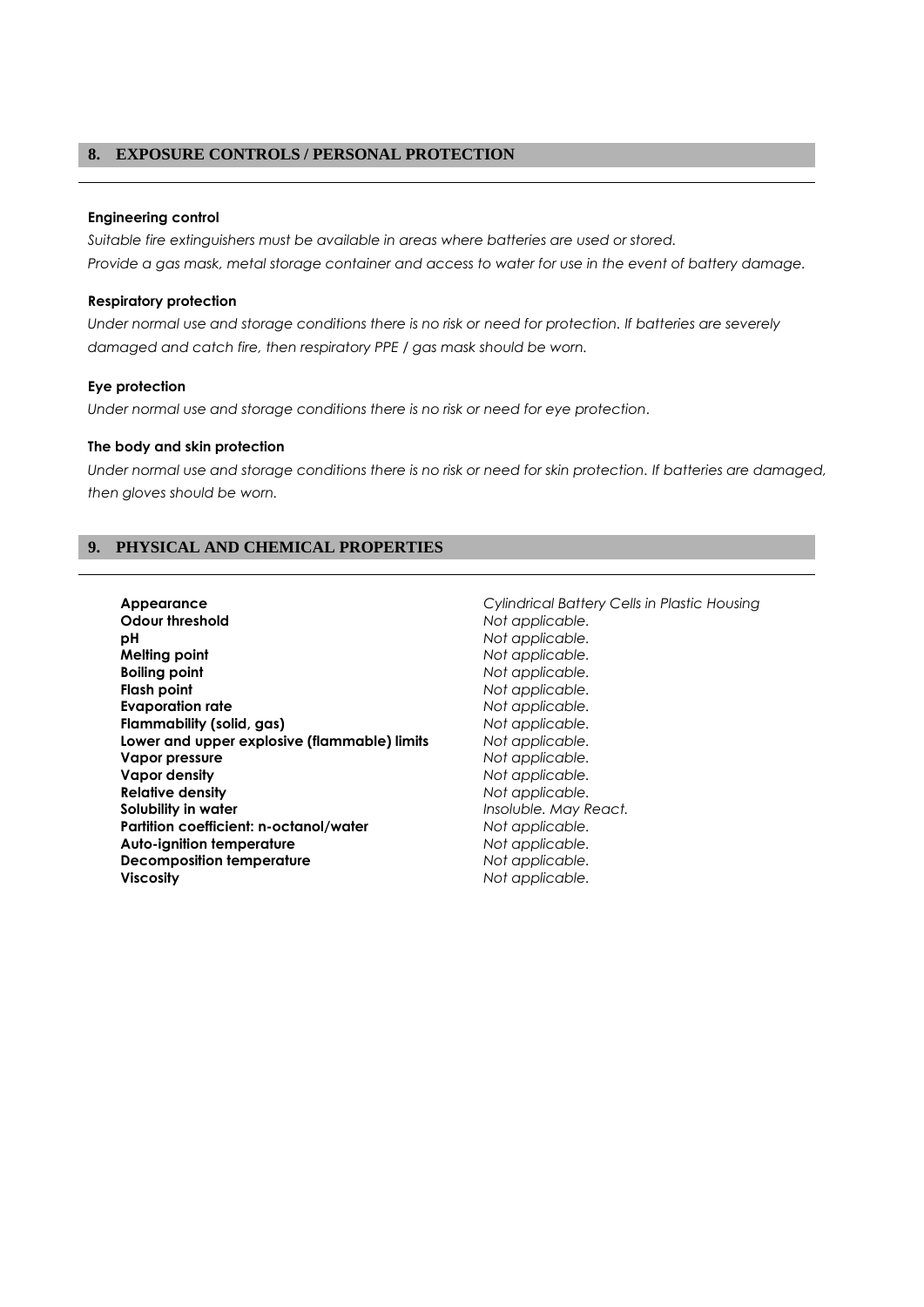## **10. STABILITY AND REACTIVITY**

#### **Stability**

*Stable under normal use and storage conditions.*

#### **Conditions / Environments to be avoided**

*High temperature above 70°C or incineration. Wet environment, mechanical shock, vibration, crush, reverse polarity should be avoided.*

### **Incompatible materials**

*Battery contents are incompatible with water, oxidizing agents (e.g. hypochlorites), acids, alkalis, heat and ignition sources.* 

#### **Hazardous decomposition products**

*When the battery is heated or catches fire, it will release pungent thick smoke, hydrogen and lithium oxides.* 

## **11. TOXICOLOGICAL INFORMATION**

*Under normal use and storage conditions contact with the battery is non-toxic as the cells are hermetically sealed. If they are damaged content may be hazardous.* 

## **12. ECOLOGICAL INFORMATION**

*This product may be hazardous to the environment. It is not biodegradable. There is low mobility in soil. Properly dispose of battery to prevent ecological hazard.*

## **13. DISPOSAL CONSIDERATIONS**

*Dispose of battery through a battery recycling facility / company. Do not discard into waste / rubbish bins. Please refer to and abide by national protocols, laws and regulations. Recycle at one of the available sites listed on:*

*<https://batteryrecycling.org.au/recycle-batteries/why/find-a-recycler/>*

## **14. TRANSPORT INFORMATION**

*CLASSIFIED AS A DANGEROUS GOOD BY THE CRITERIA OF THE ADG CODE*



*This battery sample is Rechargeable Portable Lithium-ion Battery Pack, 240.2 Wh, 1.3Kg*

*This battery and its cells are tested to meet the Requirements tests in the UN Manual of Tests and Criteria, Part*  Ⅲ, *subsection 38.3. UN 38.3 Report available on request.*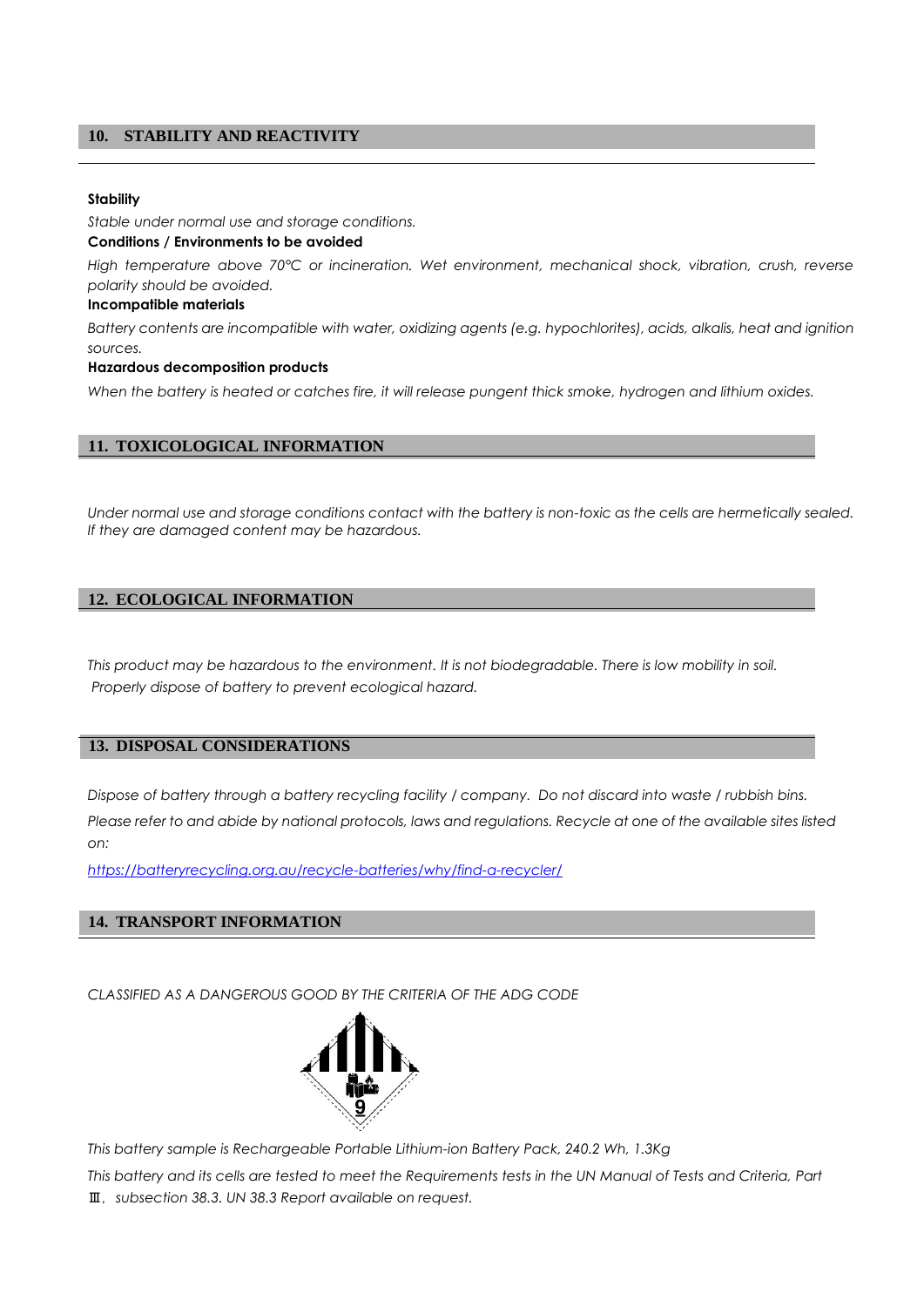| 3480<br>3480<br>3480<br><b>UN Number</b><br>Proper Shipping Name<br><b>LITHIUM-ION BATTERIES</b><br>LITHIUM-ION<br><b>LITHIUM-ION BATTERIES</b><br><b>BATTERIES</b><br>$\circ$<br>$\circ$<br>$\varphi$<br><b>Transport Hazard Class</b><br>$\ensuremath{\mathit{II}}$<br>$\mathcal{U}$<br>$\mathcal{U}$<br><b>Packing Group</b><br>Packing Instruction 903<br>Packing Instruction 965-IA (IATA),<br><b>Packing Instructions</b><br>(IMDG)<br>Remarks<br>Declaration of<br>Declaration of<br>Dangerous Goods<br>Dangerous Goods<br>and intended use.<br>(DGD) is required.<br>(DGD) is required.<br>The packaging is UN specification.<br>As a lithium-ion battery pack, the unit<br>is subject to 30% State of Charge<br>Restrictions (SOC) of rated capacity.<br>Statement on the Air waybill:<br>"Dangerous Goods as per Attached<br><b>DGD</b> " and Cargo Aircraft Only<br><b>CARGO AIRCRAFT</b><br><b>ONLY</b><br><b>FORBIDDEN IN PASSENGER AIRCRAFT</b> | <b>LAND TRANSPORT</b><br>(ADG) | <b>SEA TRANSPORT</b> | <b>AIR TRANSPORT</b>                                                                                                                                        |
|---------------------------------------------------------------------------------------------------------------------------------------------------------------------------------------------------------------------------------------------------------------------------------------------------------------------------------------------------------------------------------------------------------------------------------------------------------------------------------------------------------------------------------------------------------------------------------------------------------------------------------------------------------------------------------------------------------------------------------------------------------------------------------------------------------------------------------------------------------------------------------------------------------------------------------------------------------------|--------------------------------|----------------------|-------------------------------------------------------------------------------------------------------------------------------------------------------------|
|                                                                                                                                                                                                                                                                                                                                                                                                                                                                                                                                                                                                                                                                                                                                                                                                                                                                                                                                                               |                                | (IMDG/IMO)           | (IATA/ICAO)                                                                                                                                                 |
|                                                                                                                                                                                                                                                                                                                                                                                                                                                                                                                                                                                                                                                                                                                                                                                                                                                                                                                                                               |                                |                      |                                                                                                                                                             |
|                                                                                                                                                                                                                                                                                                                                                                                                                                                                                                                                                                                                                                                                                                                                                                                                                                                                                                                                                               |                                |                      |                                                                                                                                                             |
|                                                                                                                                                                                                                                                                                                                                                                                                                                                                                                                                                                                                                                                                                                                                                                                                                                                                                                                                                               |                                |                      |                                                                                                                                                             |
|                                                                                                                                                                                                                                                                                                                                                                                                                                                                                                                                                                                                                                                                                                                                                                                                                                                                                                                                                               |                                |                      |                                                                                                                                                             |
| placed in an overpack with,<br>dangerous goods classified in Class 1<br>(except 1.4S), Division 2.1 (flammable<br>gases), Class 3 (flammable liquids),<br>Division 4.1 (flammable solids) and                                                                                                                                                                                                                                                                                                                                                                                                                                                                                                                                                                                                                                                                                                                                                                 |                                |                      | Original packaging is strong rigid outer<br>packaging appropriate to its capacity<br>The battery pack must not be packed<br>in the same outer packaging, or |

*HAZCHEM CODE: 4W*